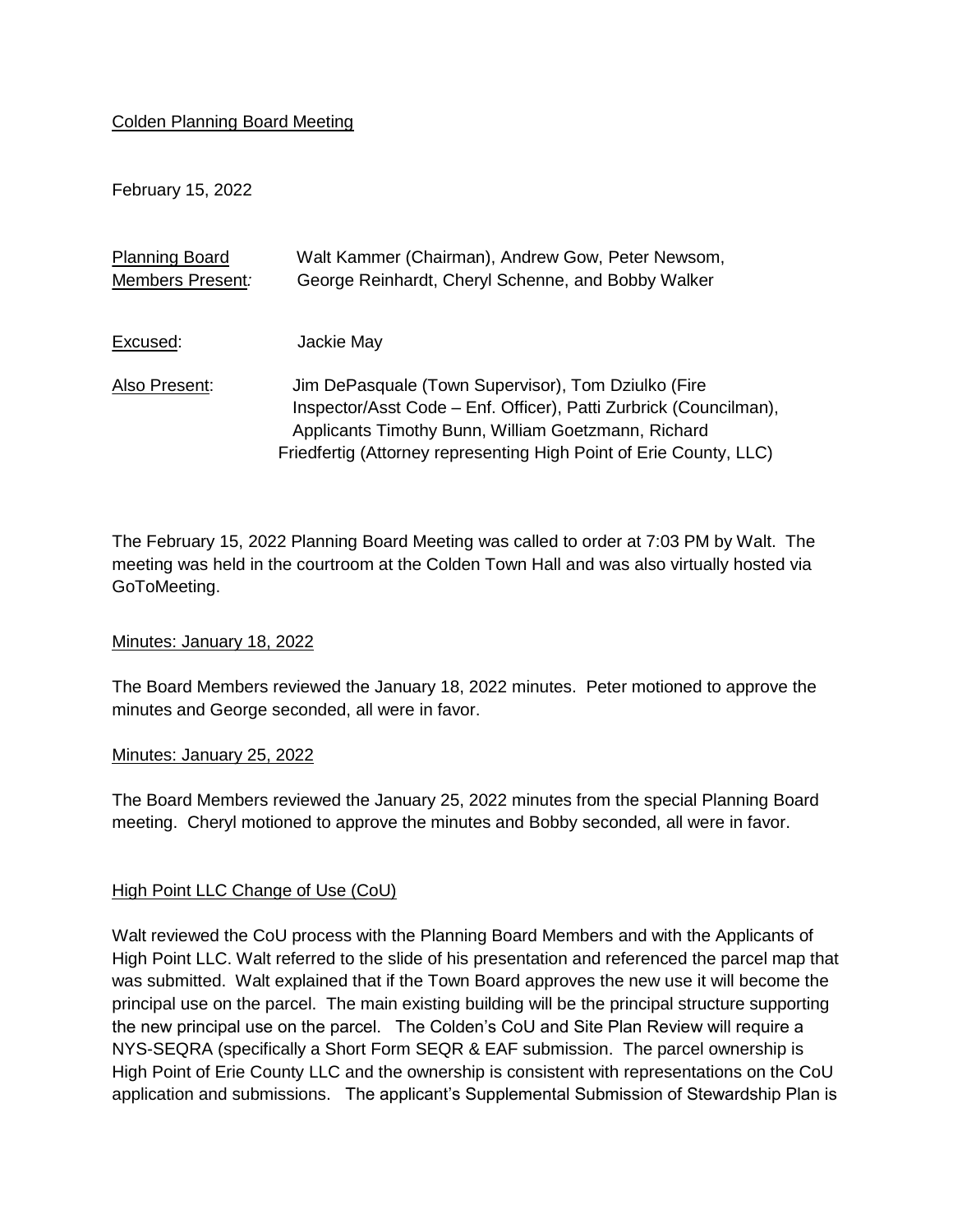properly executed on behalf of the Applicant. There isn't a Subdivision of land or other parcel boundary changes that will affect the Change of Use.

The lot will remain as presently defined in the deed and survey. The activity will take place on an inactive/fallow parcel associated with the applicant's lot known as SBL 260.00-119.11 at 9168 Center Street.

The CoU Application is for the applicant to commence operations of a formally managed Tree Farm Operation per Colden Zoning and Code. The permitted use is consistent with other nearby land use.

The establishing tree farm in Colden requires the preparation and submission of a formal Forestry Stewardship Plan, or a Forestry management Plan, which will define the farm, as well as the management plan going forward on the farm.

The Applicant submitted an executed Forestry Stewardship Plan prepared by an authorized NYS DEC Forestry Specialist; it is acceptable for the purposes of this CoU.

The parcel zoning is completely Ag Zoning. There isn't a restrictive road frontage zoning and is present on that section of Center Street. There aren't any nearby zoning district transitions. There aren't any special considerations that are triggered by reasons of a zoning boundary.

As Code Article XXI, under code 108-113 it requires a formal Site Plan review for the Applicant's CoU request.

As per Chapter 108, Ag-zoning Article IX 108-36.A(13) defines Ag-zoning permitted use of Tree Farming as a Principal Use.

Chapter 108 Article XX 108-108 requires insurance of a Certificate of Zoning Compliance by the Code Enforcement Department prior to the Site Plan Review by the Planning Board.

Colden's CEO issued his Building Inspectors Report from 1/26/22, and the Certificate of Zoning Compliance (CZC) on 1/28/22. There weren't any issues identified in their report or on the CZC.

The Applicant's package was received by the town Clerk on 1/13/22. The parcel is SBL 260.00- 1-19.1 being about +/- 48.7 Acres, and modified rectangle in shape missing the two corners of north and south road frontages at the east end.

The entire parcel is located in Ag-zoning.

The initial plan indicates that approximately +/- 15 Acres will be planted with conifers per the applicant's plan and will be managed subject to the Plan.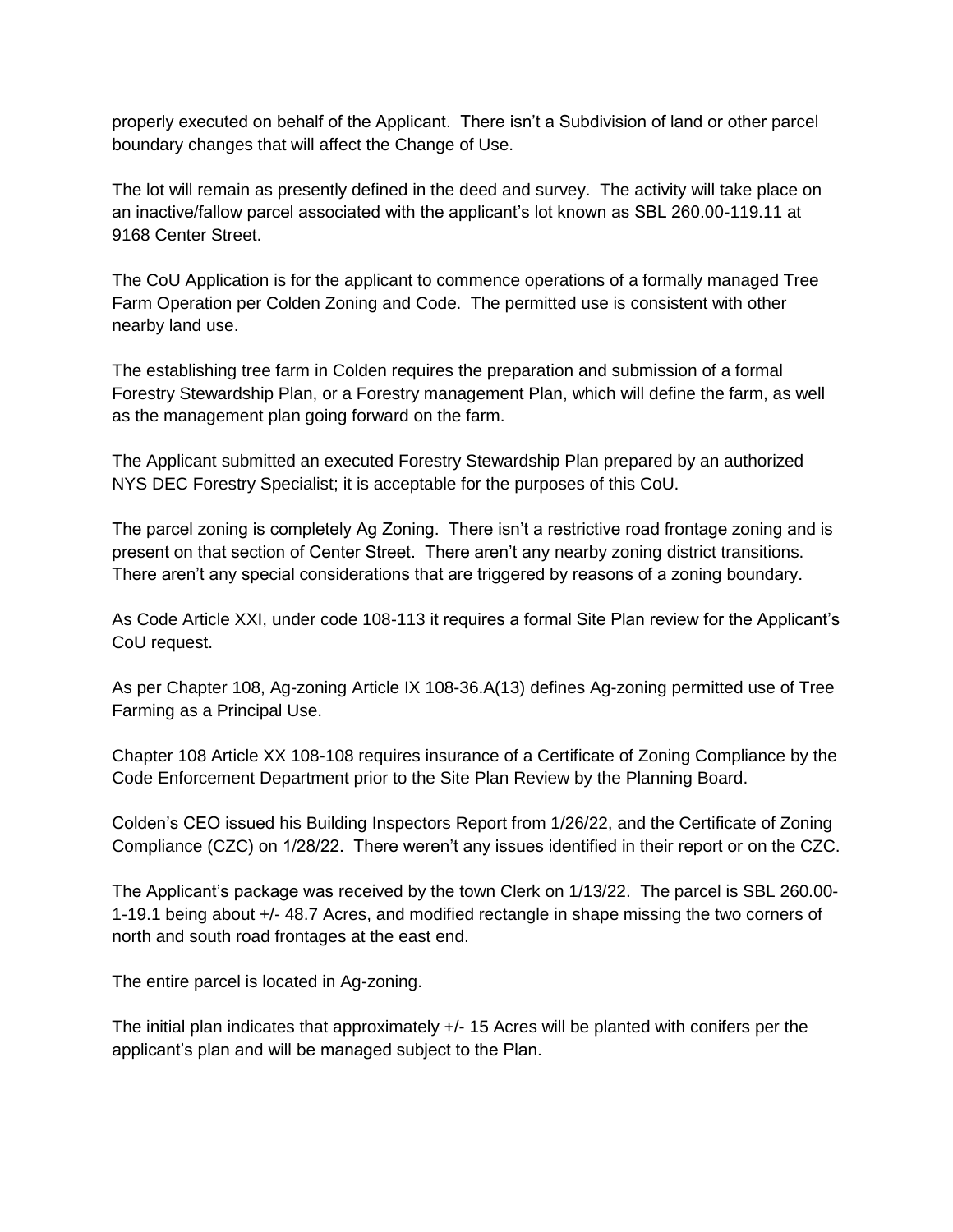The short form SEQR Part 1 was reviewed by the Environmental Board on 2/1/22. The Environmental Board executed SEQR Part 2 and Part 3 at their meeting and subsequently issued an Advisory Report to the Lead Agency (Colden Town Board). Part 2 was filed by the Environmental Board on 2/2/22 along with the Environmental Board advisory preparation of Part 3. The Environmental Board concluded the action was a Negative Declaration.

Chapter 108 / 108-36 applies to the CoU and Zoning is Agricultural.

The High Point LLC of Erie County has submitted a narrative letter, dated 1/13/22, explaining the proposed tree farming operations planned for the land.

A NYS PLS signed parcel survey was submitted by the Applicant.

There weren't any public notice requirements sent out to surrounding parcels since a Public Hearing isn't required for the CoU.

During the Planning Board Chairman's review, it was determined per NYSDAM AGML the CoU requires a notice to be mailed to AGM-303-B District parcels within a 500' zone of impact.

- NYSDAM Overlay Parcel database confirms several nearby by parcels which are in an AGM-303-B District
- Several *parcels in the zone of impact existed* and were identified as to individual ownership and/or common ownership in District Southeast #15
- Examination of NYSDAM Agricultural Overlay Districts indicate that the *project parcel is not included* in any AGM-303-B overlay
- Two landowners were notified; the required Agricultural Data Statements (ADS) were mailed on or about 1/19/22 (for purposes of AGML notices a "no-response" is considered to be a "no objection" response)
- Based upon the above, no objections were received by the Town Clerk's Office
- The Erie County DEP 239(m) Referral response was received by the Town Clerk's office. The 239(m) determined that this CoU is a local matter

The land disturbance is well less than 1-Acre; therefore, no SWPPP is required due to any regulatory reason, and further:

- Per the Town of Colden's Engineer and prior experience, land clearing and tree planting is NOT considered a surface disturbance since generally, among other factors, the topsoil remains in place and not stripped
- The parking area disturbance impact is negligible
- No drainage plan required for the AG pursuit

Proposed use is consistent with existing Colden Master Plan and no conversion of Ag land to other purpose is proposed.

This is an Ag principal use, it is low traffic volume, and is a permitted use. No traffic study, roadway accident study, roadway accident study, or other review is warranted.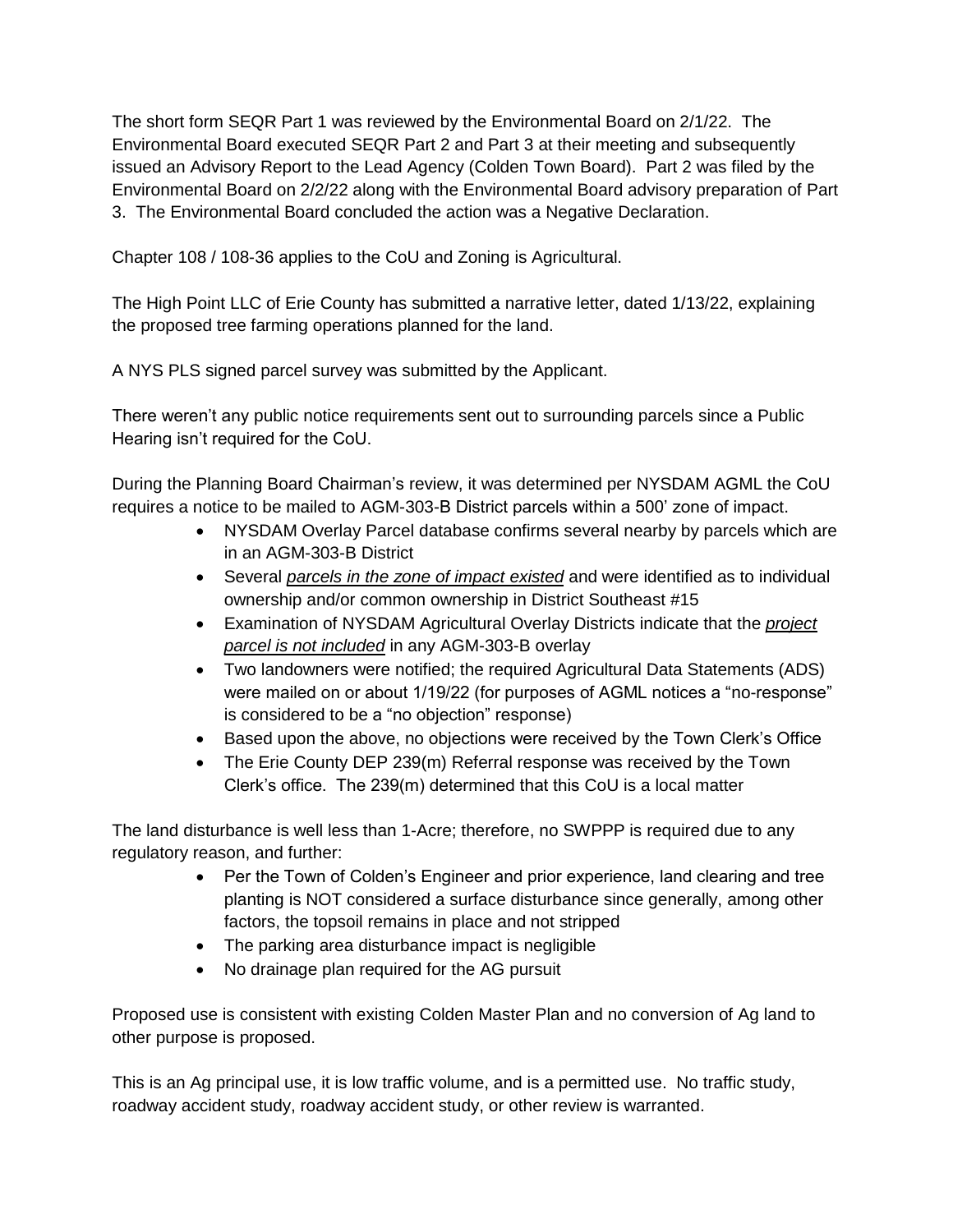No roadside signage proposed in the application submitted, if necessary in the future any signage will be coordinated with the CEO's and suitable accessory building permits obtained per Colden's zoning for signs.

No provisions of Article XIV, Supplemental Use Regulations seem to apply to this CoU

At the Planning Board Meeting:

- The Applicant gave a short narrative of the present plans and any known future plans.
- The Applicant confirmed that the contents of the Forestry Stewardship Plan will be executed and that, as appropriate, their Plan will be updated as farming expands on the parcel, or other activities changed or created which are not covered by this CoU.
- The Applicant explained any concerns or conditions which may impact their farming actions, now or known later. There were none identified.

Other discussions for Planning Board action/closure on matter determined that no supplemental information is required by Planning Board prior to our advisory recommendation to the Town Board

The Planning Board asked the applicant to confirm, for info only, the planting limits proposed to the west since their handwritten note was cut off in application submission and that the cover letter differs from the PLS signed conceptual drawing submission(s) (with respect to farmed acres). The initial plantings only will be approximately 4-acres with the future farming reaching 10 to 15 acres based upon near term plans per the Forestry Stewardship Plan submitted.

The Planning desired to reconfirm if any temporary or permanent signage would be at the road frontage. The Applicants indicated none was planned. The Chairman reminded them that for any future signage that the CEO's must confirm code compliance, and an accessory building permit secured per Article IX 108-42 (Sign Regulations) & Article XIII (Signs) 108-65 to 108-75.

While no action is required at this time, the applicant was asked to confirm short- and long-term plans for the existing access driveway, and if future plans will include accommodation for two-way traffic. The Applicants indicated that due to the wholesale sales nature of the operation the existing access lane is adequate for the farm's needs.

The discussion of the existing structure, area lighting, irrigation, and sale transactions were reviewed by the Planning Board.

The PB asked for planned general usage of the (pending) existing Principal Structure. The existing structure will be used for equipment.

The PB asked if any plans now, or in the future, for any substantial Area Lighting at the Parcel (SEQR#9=no power). There might be a need for lighting in the future, but currently there aren't any plans for lighting.